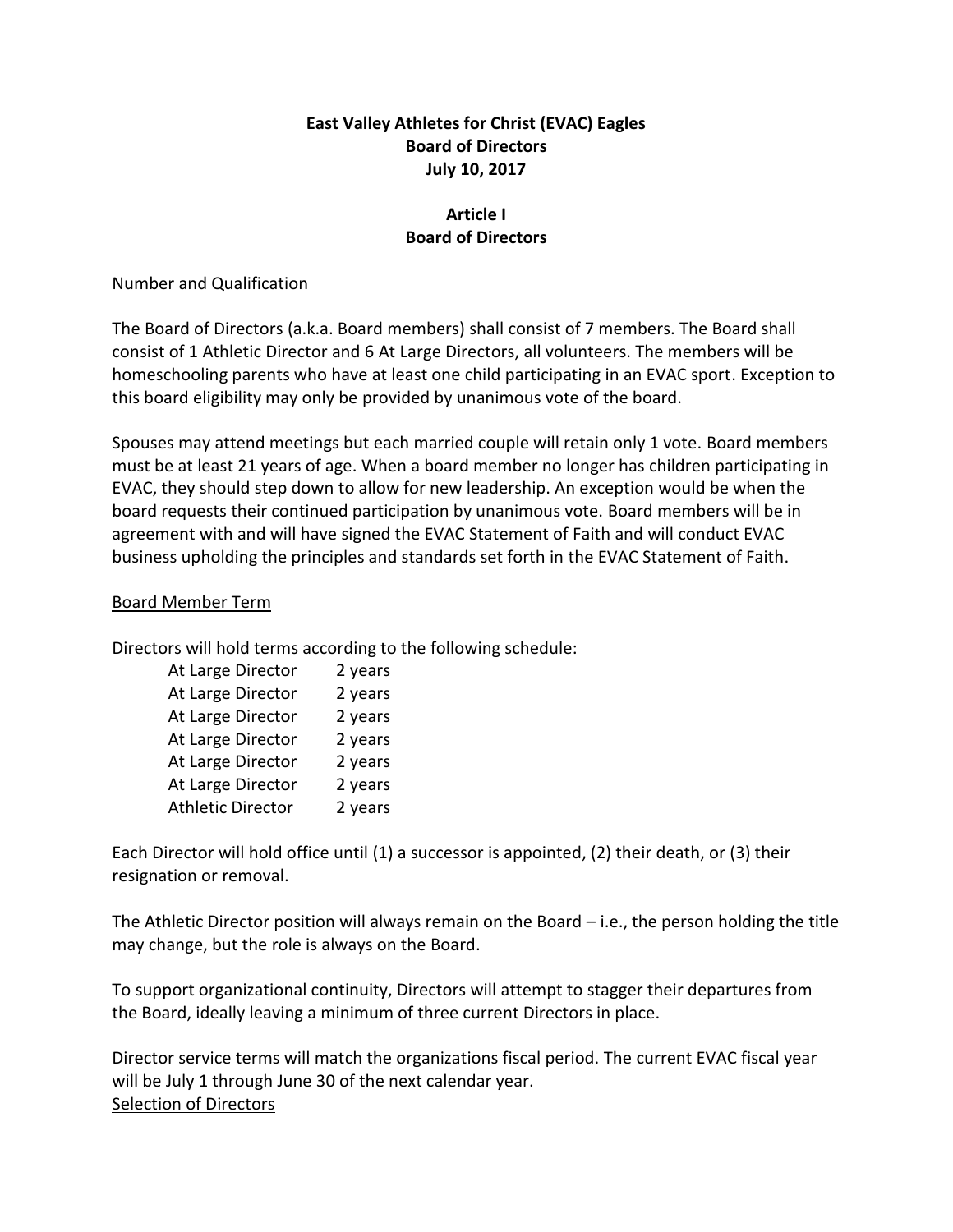EVAC has a self-perpetuating Board.

The Athletic Director is an appointed position by the Board. The Athletic Director is approved by a majority vote of the remaining Board Members. Vacancies

Any vacancy occurring in the Board may be filled by a majority vote of the remaining Board Members.

### Annual Business Meeting

An Annual Meeting will be held once a year in May. The meeting will generally include the following:

- Current state of the organization;
- Overview of the past year;
- Discussion of future plans; and
- Any other business authorized by the Board of Directors.

A majority of the Board must be present to legally constitute this meeting.

#### Regular Meeting

Regular meetings of the Board may be held at such times and places as determined by the majority of the Board. However, two meetings are required during the year as follows:

- May Annual Business Meeting
- June Officer Election

### Special Meetings

Special meetings of the Board may be called by the Chairman or Athletic Director. Special meetings may also be called by the Secretary upon the written or electronic request of three Board Members. Special meetings will not be called until 24 hours after all Directors have been provided notice. Discussion, voting and other organization business may be performed electronically as needed.

#### Quorum

At all meetings of the Board, five (5) Directors shall constitute a quorum. If at any meeting a quorum is present, then the business decisions of the Board are business decisions of the entire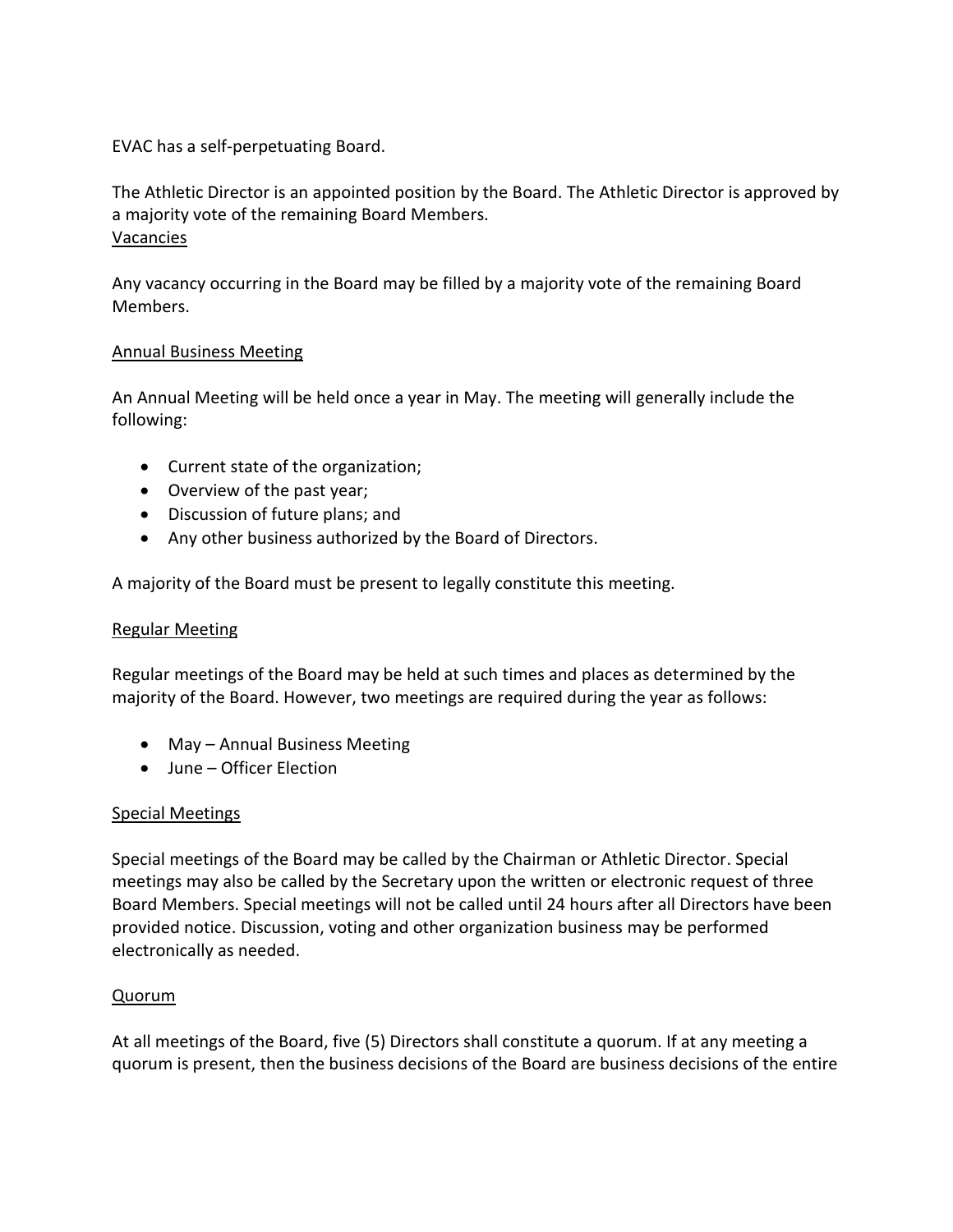Board. If at any meeting a quorum is not present, then those Directors present may adjourn the meeting and set the next meeting time.

### Removal

Removal of any At Large Director or Athletic Director requires agreement by vote of five (5) of the seven (7) Directors. The Director removal process may be conducted at a regular meeting of the Board, or at a special meeting called for that purpose.

## Resignation

Any Director may resign at any time by giving written notice of his or her resignation to the Board.

## Presiding Officers

The presiding officer at the Board of Director's meetings shall be the Chairman of the Board. In his or her absence, the Directors present shall designate one of their number to preside.

## Standards of Conduct for the EVAC Board

All Board Members will sign and abide by the organizational Standards of Conduct for the EVAC Board set out by the East Valley Athletes for Christ.

# **Article II Officers**

### Selection

At the June meeting the Board shall elect from the Board Members the following Officers of the Board:

- 1) Chairman Responsible to organize and preside over the meetings of the Board
- 2) Secretary Responsible for keeping the Board meeting minutes and for calling special Board meetings (as requested)
- 3) Treasurer Shall be responsible for financial records and books of the Organization

### Term

Each officer shall hold office for the term of one (1) year and is eligible to run for office in subsequent years.